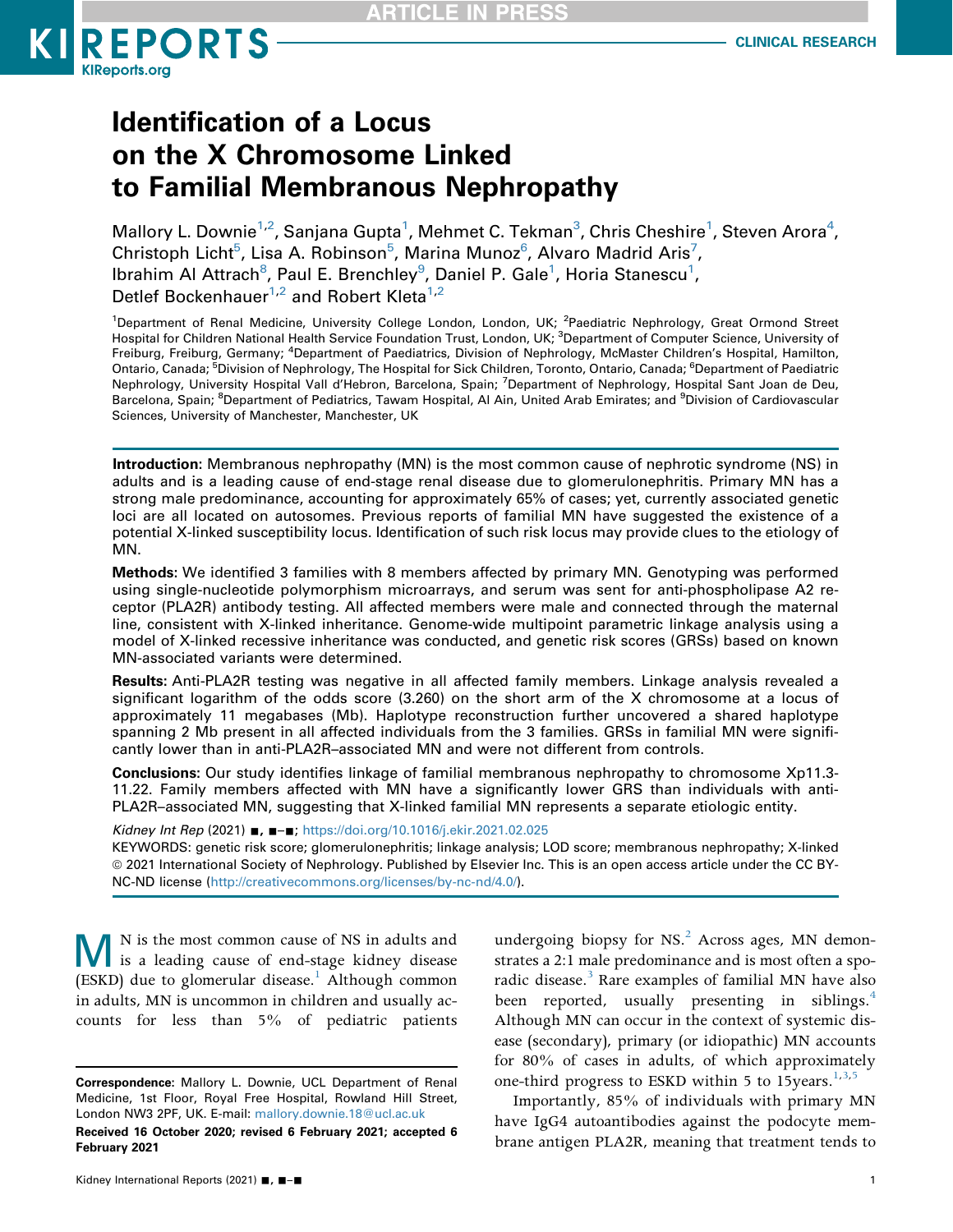# RTICLE IN PRESS

involve immunosuppressive therapy.<sup>[3](#page-6-2)</sup> There remains a subset of patients with primary MN who have no identified autoantibodies and indeed have variable response to immunosuppression.<sup>6</sup> The etiology in this subset of patients is not yet understood, and genetic studies could provide important clues about disease mechanisms, especially in the context of familial clustering.

Although MN has a strong male predominance, currently associated alleles are all located on auto-somes.<sup>[7](#page-6-6)</sup> Genome-wide association studies implicate risk alleles in both HLA-DQA1 and PLA2R genes, which contribute the highest proportion of disease risk, and in newly identified loci encoding NFKB1 and IRF4, contributing a smaller proportion.<sup>7-[10](#page-6-6)</sup> Identification of a risk locus (or loci) on the X chromosome could help explain why males are predominantly affected.

Our study investigates 3 families with idiopathic MN and negative anti-PLA2R antibodies with pedigrees suggestive of X-linked inheritance. We sought (i) to determine whether there is a risk locus on the X chromosome in these families, and (ii) to determine whether the known HLA-DQA1– and PLA2R-associated risk alleles contribute to their genetic risk.

# **METHODS**

The study recruited 3 families of European ethnicity with 8 members affected by biopsy specimen-proven idiopathic MN. Affected members had serum tested for anti-PLA2R antibodies using the enzyme-linked immunosorbent assay.<sup>11</sup> Clinical features, such as age at presentation, response to immunosuppressive therapy, progression to renal failure, and renal transplant status, were also obtained from each individual's home institution, if available.

DNA was isolated from the 8 affected and 18 apparently unaffected family members from whole blood using standard procedures. Family 1 was genotyped via Omni-X-24 BeadChip (Illumina, San Diego, CA), with a total of 741,000 markers, and families 2 and 3 were genotyped via an Infinium Multi-Ethnic Global BeadChip (Illumina), with a total of 1,779,819 markers. Genotype files then underwent quality control checks as described previously.<sup>[12](#page-6-8)</sup> Multipoint parametric linkage analysis, performed for families 1 to 3 using a model of X-linked recessive inheritance, was conducted in both Allegro (deCODE Genetics, Reykjavik, Iceland) and Merlin (University of Michigan, Ann Arbor, MI).<sup>[13](#page-6-9),[14](#page-6-10)</sup> Alohomora (Max Delbruck Center (MDC) for Molecular Medicine Berlin-Buch, Germany) was used to generate input files for both linkage programs, and linkage output files were visualized using R 3.2.0 software (R Foundation for Statistical Computing,

# CLINICAL RESEARCH **WE DOWN THE SEARCH MEMORY OF ALL DOWNIE** et al.: X-Linked Familial Membranous Nephropathy

Vienna, Austria).<sup>15</sup> Haplotype reconstruction was performed and visualized in HaploForge (Free Software Foundation, Boston, MA), $^{16}$  with input files generated by Allegro. X-chromosomal regions were considered significant for linkage if the logarithm of the odds (LOD) score was  $>2.475$  due to the lower number of recombination events on gonosomes.<sup>[17](#page-6-13)</sup>

GRSs in our families with familial MN were calculated using the odds ratios at each autosomal risk loci, HLA-DQA1 and PLA2R, determined from an independent historical genome-wide association studies analysis.<sup>[7](#page-6-6)</sup> The GRS was computed by the sum of the natural logarithm of the odds ratio at each autosomal risk SNP multiplied by the number of risk alleles (0, 1, or 2), divided by the number of possible alleles.<sup>[18](#page-6-14)</sup> The GRS was calculated for study individuals affected with familial MN ( $n = 8$ ), unaffected ( $n = 18$ ), and combined  $(n = 25)$ . Scores were then compared against a European adult cohort of anti-PLA2R–positive MN patients  $(n = 410)$  and healthy European controls  $(n = 5642)$ . Results were statistically compared using the  $\chi^2$  test with the Bonferroni correction for multiple comparisons. Statistical analysis and data visualization was performed in R 3.2.0 software.

### RESULTS

#### Family Pedigrees

Pedigrees for each family are displayed in [Figure 1.](#page-2-0) Pedigree analysis showed a pattern consistent with Xlinked recessive inheritance in all families.

#### Clinical Details for Affected Family Members

All affected individuals included in the study had biopsy specimen-proven idiopathic MN and all had negative serologic test results for anti-PLA2R antibody. Histopathology images of family 1 have been published previously<sup>4</sup>; histopathology images for families 2 and 3 were unavailable. Histopathology features observed in the 3 families are detailed in [Supplementary Table S1.](#page-0-6) No other autoimmune diseases were reported in any family member included in this study. Please refer to [Figure 1](#page-2-0) for pedigree position of each individual (identification numbers in bold) outlined in the family descriptions, below.

#### Family 1

Details of this British family have been reported pre-viously.<sup>[4](#page-6-3)</sup> Briefly:

61: Individual presented at age 3 years with NS, microscopic hematuria, and hypertension, which were initially responsive to combination therapy of corticosteroids and cyclophosphamide. Although this immunosuppression put him into remission at first, he went on to develop a relapsing course and eventually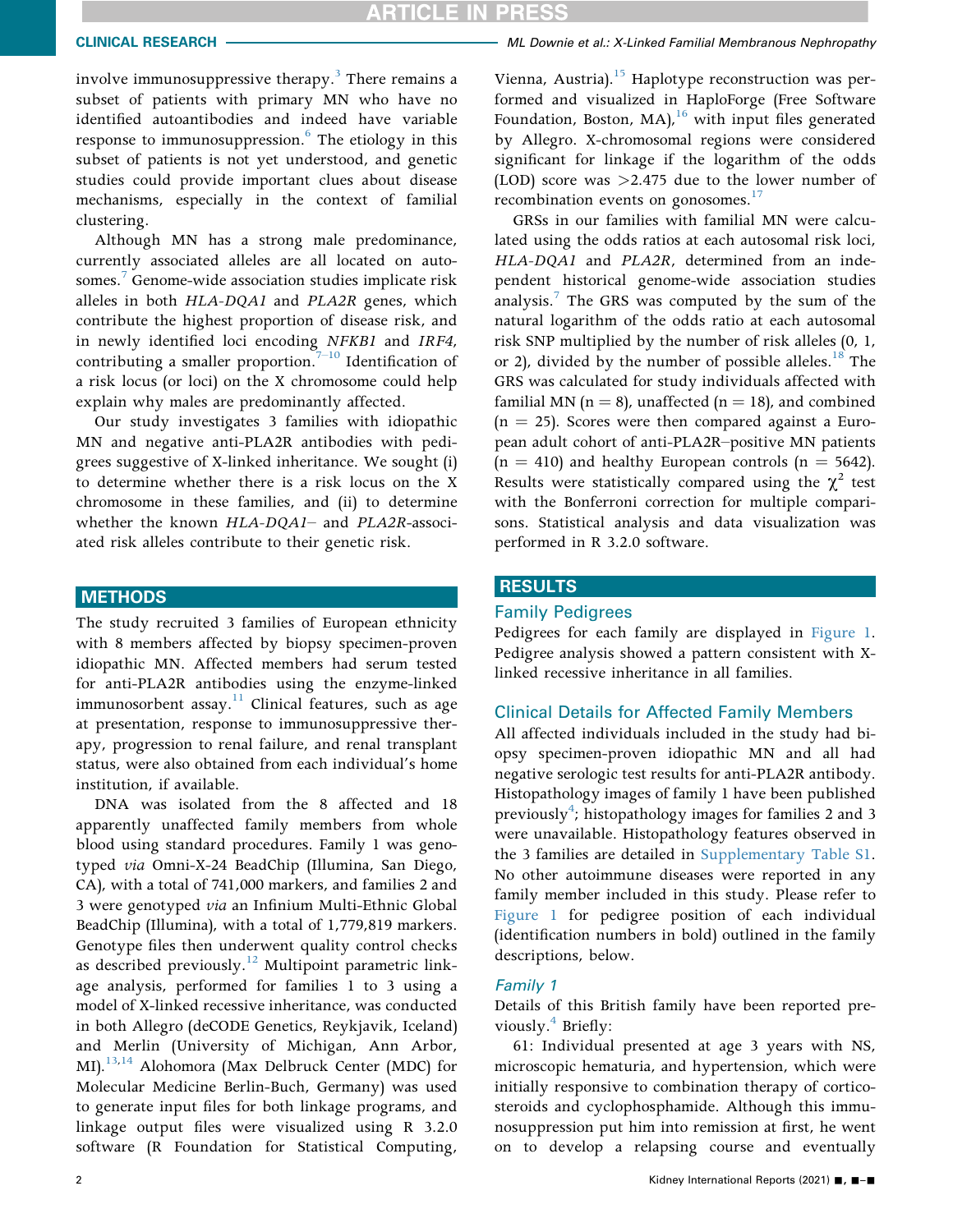# **ICLE IN PRE**

### <span id="page-2-0"></span>ML Downie et al.: X-Linked Familial Membranous Nephropathy CLINICAL RESEARCH



Figure 1. Pedigrees and haplotypes of families 1, 2, and 3 with familial membranous nephropathy. Squares indicate males and circles indicate females. A black symbol indicates that the individual is affected, a white symbol indicates the individual is unaffected, and a grey symbol indicates that the individual's affectation status is unknown. Asterisks indicate individuals who were genotyped and included in the study. Red boxes indicate the shared haplotype (rs12843640-rs5991828). Pedigree analysis in all 3 families showed a pattern consistent with X-linked recessive inheritance (i.e., only males are affected and inheritance is via the maternal line with no male-to-male transmission).

develop ESKD. He received a renal transplant at age 23 years and has not had subsequent recurrence of disease.

79: Individual presented at age 10 years with NS that was unresponsive to corticosteroids and a trial of azathioprine. He also had significant hypertension that led to a hypertensive crisis, seizures, and cerebral infarction, leaving him with permanent neurologic deficits. A spontaneous remission of NS occurred after 1 year, but it did eventually relapse. He was treated with cyclophosphamide and had some improvement. Like his brother, however, he went on to develop a relapsing disease course accompanied by declining glomerular filtration rate. At the last follow-up (age 31 years), he had chronic kidney disease stage 4.

97: Individual presented at age 1 year with NS, hematuria, and hypertension, which were unresponsive to steroids. He has had a relapsing disease course, with relapses occurring approximately every 3 months. At the last follow-up (age 16 years), he was in chronic kidney disease stage 3 and in partial remission and was being treated with mycophenolate mofetil, cyclosporin, and an angiotensin receptor blocker.

### Family 2

This family resides in Canada.

2020: Individual presented at age 11 years with NS that eventually progressed to ESKD treated with a renal transplant. He then developed recurrence of disease post-transplant. Whether he had response to immunosuppression is unknown.

2023: Individual presented at age 6 years with NS that also progressed to ESKD, and like his half-brother, he developed disease recurrence after renal transplant.

2022: Individual presented in teenage period with kidney disease that progressed to ESKD. Whether he had features of NS or response to immunosuppression is unknown. He underwent 3 kidney transplants, all of which failed due to recurrence of disease.

#### Family 3

This family resides in Spain.

2025: Individual presented at age 5 years with NS that was treated with cyclosporine to induce full remission.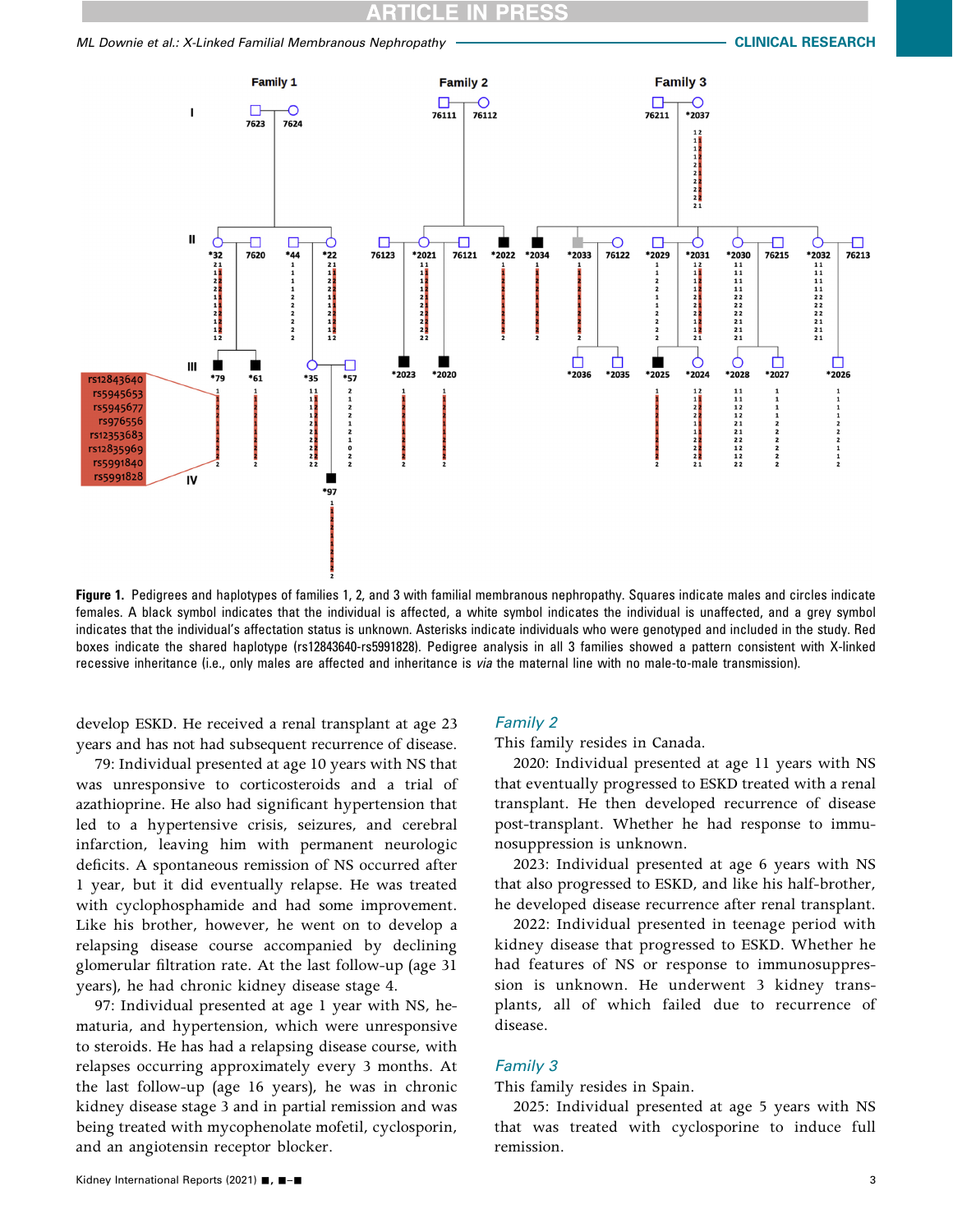# ICI E

<span id="page-3-0"></span>

Figure 2. Box and whisker plot shows genetic risk scores (GRSs) in familial membranous nephropathy (MN). Median values (line inside the box) for each group with upper and lower quartiles (top and bottom) are represented by boxes, with whiskers delineating variability outside quartiles. Outliers are plotted as individual point beyond whisker limits. Asterisks indicate  $P < 0.05$  using the  $\chi^2$  test with the Bonferroni correction.

2033: Individual was assessed at age 50 years. At that time, he had no clinical evidence of kidney disease. This family was lost to follow-up, and whether proteinuria has since developed is unknown.

2034: Individual is currently age 55 years and has a phenotype of NS. He presented with symptoms in adulthood, and whether he had any response to immunosuppression is unknown.

#### Genetic Risk Scores

GRSs in familial MN, calculated using risk estimates at HLA-DQA1 and PLA2R loci, were found to be significantly lower than in individuals with MN associated with anti-PLA2R antibodies. GRSs in familial MN were not significantly different than controls (see [Figure 2](#page-3-0)).

### Linkage Analysis

Multipoint parametric linkage analysis for X-linked recessive inheritance in the 3 families initially revealed an 11-Mb region of linkage on the X chromosome. This region had a LOD score of 3.260 and had flanking markers of rs12014680 and rs2360739 (see [Figure 3\)](#page-4-0).

Haplotype reconstruction confirmed that the affected individuals within each family shared a haplotype that was also present as 1 allele in the unaffected "carrier" mothers. In families 1 and 2, this haplotype was not present in any other individuals; however, 1 adult man (aged 50 years) with unknown affectation status in family 3 shared the same haplotype across the linked region as the affected male individuals (see [Figure 1](#page-2-0) and [Supplementary Figure S1\)](#page-0-6). Because disease onset was observed in this family beyond the pediatric period  $(>18$  years), we designated this individual as affectation status unknown so his data do not contribute to the LOD score.

Haplotype reconstruction showed flanking markers rs3027452 and rs2360739. A shared haplotype (i.e., identical alleles at all 8 markers) was further identified between all individuals carrying a risk allele, spanning a narrower region of 2 Mb (rs12843640–rs5991828), suggesting a shared distant common ancestor (founder effect).

This 11-Mb linked region on the X chromosome mapped to Xp11.3-p11.22, which contained 167 unique genes based on the Human Genome Organisation (HUGO) Official Gene Symbol listed in University of California Santa Cruz (UCSC) Genome Browser.<sup>19</sup> They represent a wide range of functionalities, including many ubiquitous proteins. Restricting the linked area to the 2-Mb region of the shared haplotype (Xp11.22) limited the list to 70 unique genes (see [Table 1\)](#page-4-1).

#### **DISCUSSION**

In this study, we present 3 families affected by renal biopsy specimen-proven idiopathic MN, mostly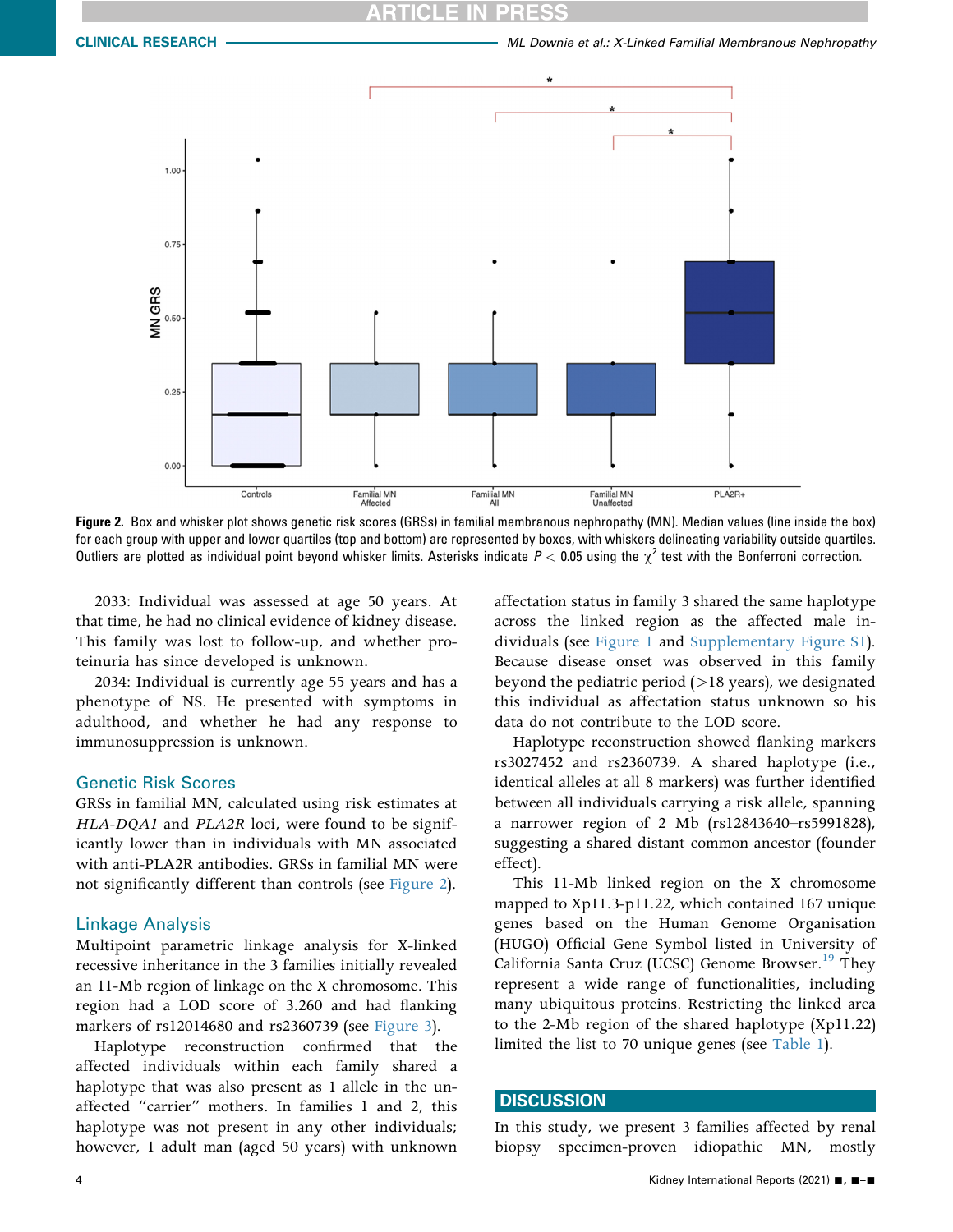# **CLE IN PRI**

<span id="page-4-0"></span>

Figure 3. Multipoint parametric linkage analysis on chromosome X for families 1, 2, and 3. The y axis shows the logarithm of the odds (LOD) score, and the x axis gives the genomic position in megabases (Mb). Note significant linkage of 3.260 in the region of 43 to 54 Mb (reference genome: GRCh37). The red box indicates the area of shared identical haplotype in all 3 families (51–53 Mb).

presenting in childhood. All affected individuals were males connected through the maternal line, suggesting X-linked inheritance. By calculating GRSs in these families using risk allele counts at known autosomal risk loci, HLA-DQA1 and PLA2R, we observed that the GRS was lower in familial MN compared with anti-PLA2R antibody-associated disease. Combined with the finding that all affected individuals also had negative serologic testing for anti-PLA2R antibodies, this suggested that the observed familial clustering was unlikely to be attributable to aggregation of known genetic risk factors and coincidental occurrence of the most prevalent cause of disease. In addition, although all of the families were of similar European ethnic background, they were recruited from 3 countries, and within each family, individuals from at least 2 different households were affected. These details imply that shared environmental exposures are unlikely to explain the observed familial clustering of disease.

Using X-linked recessive multipoint linkage analysis, we identified an 11-Mb region on the X chromosome (Xp11.3-p11.22) that is linked with MN in these families. This region can potentially be narrowed to a 2-Mb (Xp11.22) locus at which all marker alleles are identical-by-state if identical-by-decent inheritance from a common ancestor is inferred. These results suggest that familial MN represents a different genetic etiology than the more commonly associated sporadic PLA2R-positive MN and that perhaps the inheritance is derived from an X-linked susceptibility locus mapped to this newly identified X-linked region.

#### Kidney International Reports (2021)  $\blacksquare$ ,  $\blacksquare$   $\blacksquare$

#### X-Linked Familial MN

There are several reasons why the linked region identified on the X chromosome is convincing to explain the pattern and predominance of primary MN in our 3 families. First, 7 of 8 of the affected individuals presented with nephrotic syndrome in childhood. We know that MN in childhood is rare, accounting for only 1.5% to 7% of children undergoing biopsy for NS. $20-22$ However, because many children with steroid-sensitive NS do not undergo biopsy, the true prevalence remains unclear. The incidence of childhood MN is estimated at less than 1 per 1,000,000-child population per year. $^{23}$  If we consider this estimated incidence and calculate the likelihood of these affected family members presenting with MN by chance (given the absence of known genetic risk alleles in the families), we find that likelihood would be less than  $10^{-18}$  in families 1 and 2, and less

<span id="page-4-1"></span>Table 1. Unique genes within 2 megabases of shared haplotype (Xp11.22)

| AC239367.3, LINCO1284, AC233976.1, AC233976.2, NUDT10, AL158055.1, EZHIP,<br>NUDT11, LINCO1496, CENPVL3, CENPVL2                                                                                                                                                                                                                                |
|-------------------------------------------------------------------------------------------------------------------------------------------------------------------------------------------------------------------------------------------------------------------------------------------------------------------------------------------------|
| CENPVL1. GSPT2, MAGED1, AC241520.1, RNU6-504P, AL929410.1, IPO7P1,<br>AL929410.2, TPMTP3, AC239585.1, AC239585.2, MAGED4B, SNORA11E,<br>MAGED4, SNORA11D, AC231759.2, AC245177.1, AC231759.1, MIR8088, XAGE2,<br>AC231532.1, AC231532.2, BX510359.1, BX510359.5, BX510359.8,<br>BX510359.7, RBM22P6, XAGE1A, BX510359.6, BX510359.2, BX510359.4 |
| BX510359.3, SSXP4, SSXP1, AL450023.2, SSX8P, SSX7                                                                                                                                                                                                                                                                                               |
| AL450023.1, RNA5SP504, SSXP5, AL450023.3, SSX2, AC244505.2, AC244505.3,<br>AC244505.5, SSX2B, AC244505.7                                                                                                                                                                                                                                        |
| AC244505.4, SPANXN5, AC244505.6, XAGE5, AC244505.1                                                                                                                                                                                                                                                                                              |
| EIF4A2P4, XAGE3, AC244505, 1, EIF4A2P4, FAM156B                                                                                                                                                                                                                                                                                                 |
| AC234031.1, FAM156A                                                                                                                                                                                                                                                                                                                             |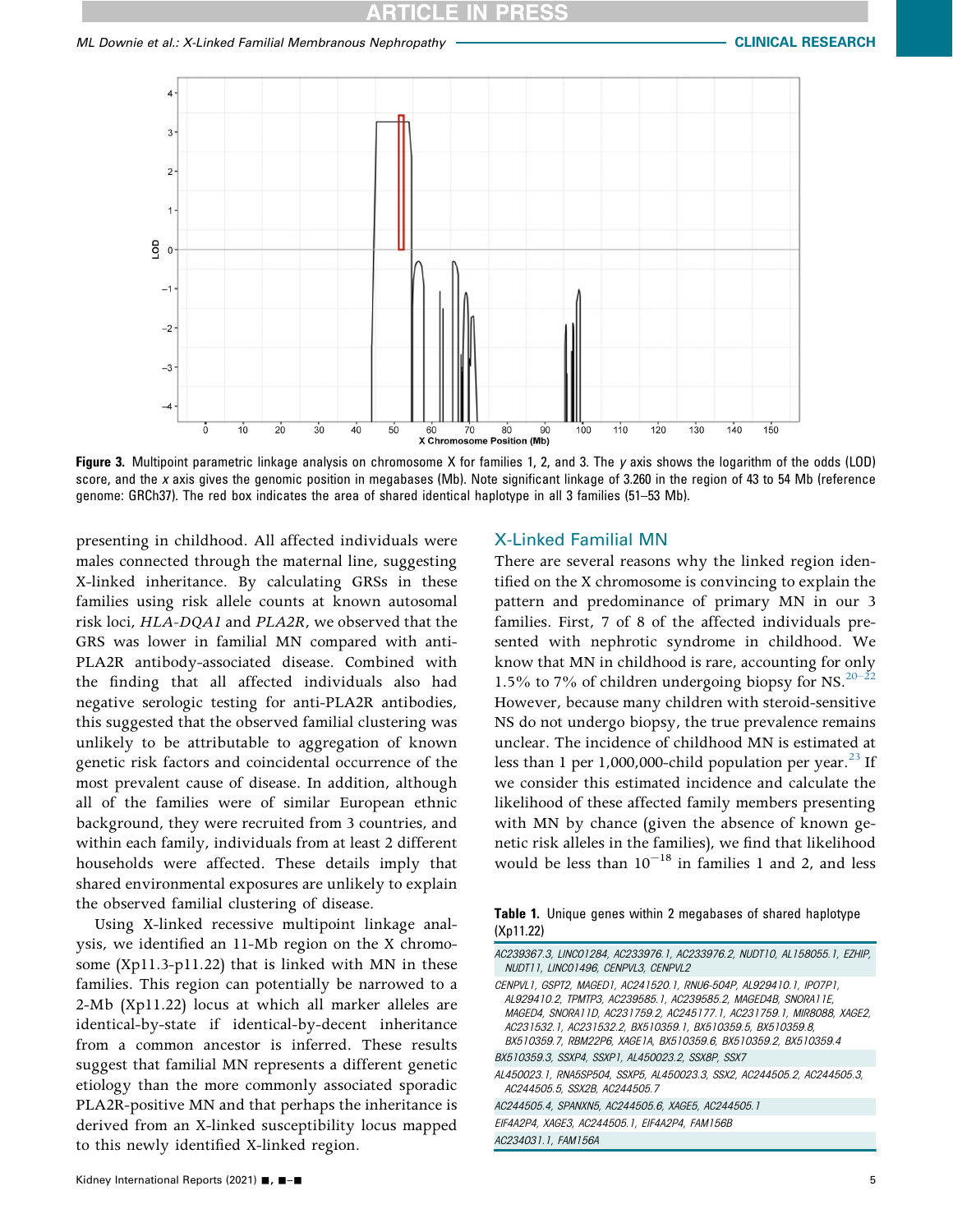# **CLE IN PRESS**

than  $10^{-12}$  in family 3. Therefore, it is highly likely that these families share a common basis for disease.

Furthermore, MN is known to have a 2:1 male predominance. Whether the biological factors that contribute to this are related to the X-linked mechanism associated with the disease in the 3 families presented here is unknown. Importantly, previous genome-wide association studies analyses in MN did not include the X chromosome due to its unique statistical challenges, so they would not have detected any common genetic variants located there that contribute to disease risk<sup>7–[10](#page-6-6),[24](#page-6-18)</sup>

### Shared Haplotypes

Haplotype reconstruction further identified a 2-Mb identical shared haplotype in all individuals who carried the risk allele. This suggests that all 3 families share a distant common ancestor, representing a founder effect. Extended family histories were not available. Comparison of haplotypes between the individuals who were  $(n = 9)$  and were not  $(n = 17)$  carrying the 11-Mb risk allele revealed that no non-carrying individuals harbored this 2-Mb region, suggesting that this result is highly unlikely to occur by chance. Furthermore, we looked at the 1000 Genomes Project phase 3 data set and found that this haplotype was not present in any of these control individuals ( $n = 2504$ , of which 670 are of European ethnicity). $25$  This result demonstrates that the haplotype is not a common haplotype in the population and implies identical by descent inheritance in the 3 families of the 2-Mb region.

# Genes of Interest in Linked Regions on X **Chromosome**

The 11-Mb region of Xp11.3-p11.22 contains 167 genes that code for proteins with a wide range of physiologic functions. Focusing on the 2-Mb common haplotype (Xp11.22), however, further narrows this list to 70 potential genes. To hypothesize about which genes were implicated in disease, we dissected the types of genes/proteins represented within this region. We used the UCSC Human Gene Sorter, a data-mining tool, to narrow our list of regional genes.<sup>[26](#page-6-20)</sup> Idiopathic MN is characterized by IgG4 deposition in the glomerular basement membrane, and IgG antibodies are synthesized exclusively by B cells. $^{27}$  Therefore, we restricted our UCSC search to genes/proteins implicated in immune function, including expression in B and T lymphocytes.

Using the UCSC Human Gene Sorter to visualize gene expression *via* Genotype-Tissue Expression (GTEx),  $^{28}$ we identified GSPT2, the G1-to-S phase transition 2 protein that mediates translation termination of a large protein product, $^{29}$  and MAGED1, the melanoma

# CLINICAL RESEARCH **WE DOWN THE SEARCH MEMORY OF ALL DOWNIE** et al.: X-Linked Familial Membranous Nephropathy

antigen (MAGE) family member D1 gene that regulates transcription factor complex formation, $30$  to both have above-average expression in lymphocytes and whole blood, respectively. Previous reports have associated an Xp11.22 deletion encompassing these genes to be associated with intellectual disability and developmental delay; however, the consequences of loss of function in either of these genes has not been eluci-dated in humans or mouse models to date.<sup>[31](#page-7-3)</sup> Perhaps one of these genes has a role in mediating familial MN. For completion, we also searched in the Human Kidney Cell Atlas for gene expression in podocytes, but we found none. $32$ 

Lastly, within the UCSC Genome Browser, we used the Gene Ontology tool to identify whether any of the 70 genes were cell-membrane proteins that could possibly be implicated as presenting antigens to the immune system. FAM156A was the only gene labeled as such, but showed very low tissue specificity in the Human Protein Atlas.<sup>33</sup> Future work through whole-genome sequencing and including additional cases is needed to further unpack these hypotheses, in order to refine the locus and thereby limit the coding or noncoding shared rare variants among affected patients.

# Disease Response to Immunosuppression in Families 1 and 3

We have demonstrated that the genetic region Xp11.3 p11.22 is linked to the development of familial MN and propose that this underlying genetic locus causes disease susceptibility rather than monogenic pathogenicity. This is suggested for 3 reasons: (i) affected family members in families 1 and 3 demonstrated varying response to immunosuppression; (ii) there were varying ages of presentation across all affected individuals (ages 1 to  $>18$  years); and (iii) the absence of a history of further affected family members, which would be expected, if this locus had 100% penetrance. These clinical aspects raise the hypothesis that instead of having a causal genetic variant leading to disease, perhaps instead, these families have a genetically conferred susceptibility that predisposes them to disease but requires other triggers for them to fully develop MN.

Previous susceptibility genes have been described. Perhaps the best-known example is APOL1, in which specific genetic variations are found only in individuals of African descent that lead to increased risk of developing multiple types of kidney disease. $34$  More importantly, polymorphisms in the TNFA gene have been associated with susceptibility to idiopathic MN in adults.<sup>[35](#page-7-7)</sup> Indeed, further uncovering of the genes and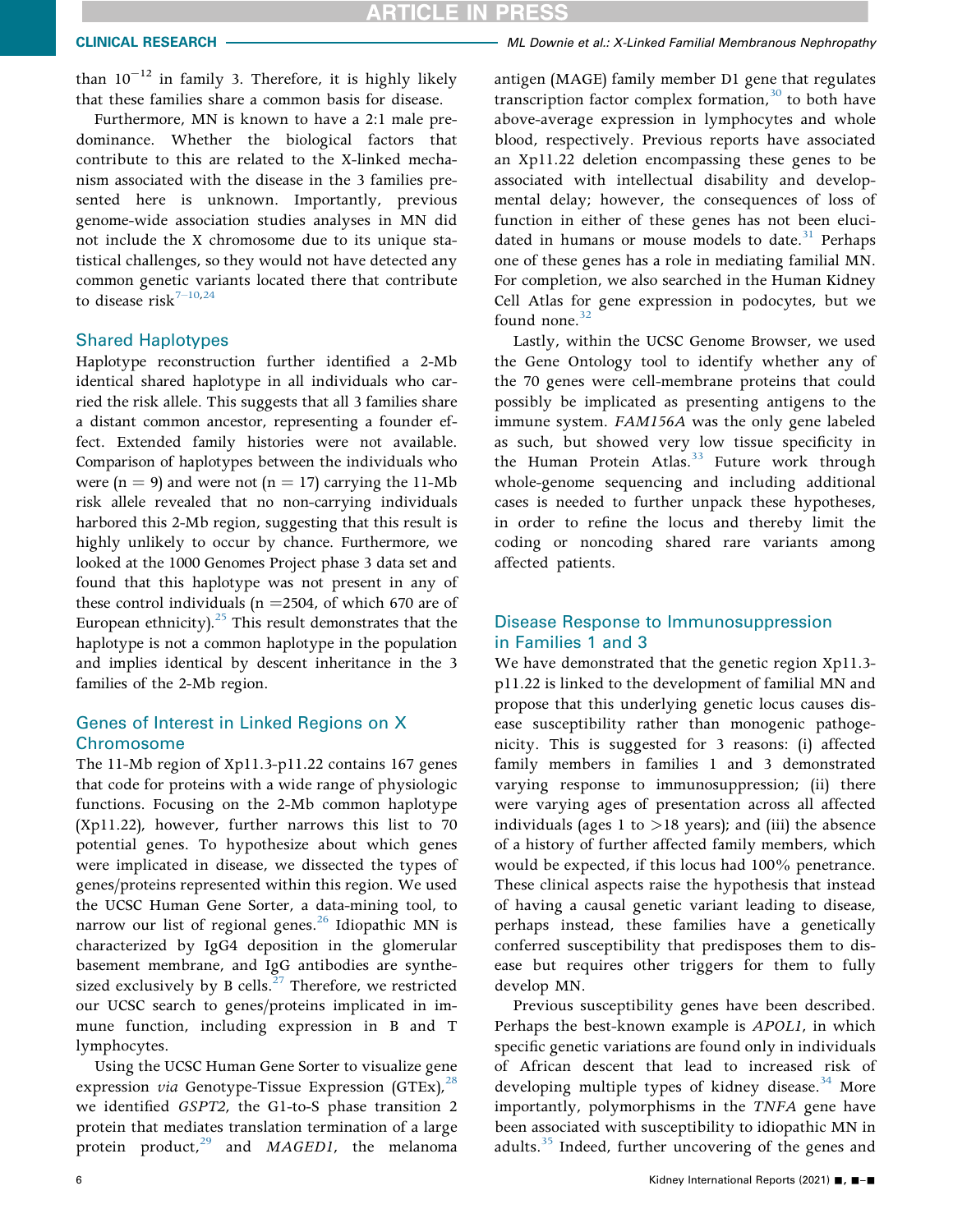# ML Downie et al.: X-Linked Familial Membranous Nephropathy CLINICAL RESEARCH

their function within this X-linked region will aid in this search.

# **CONCLUSIONS**

In summary, our study shows significant linkage of familial MN to chromosome Xp11.3-11.22. MN family members have a significantly lower GRS than individuals with more typical MN associated with anti-PLA2R antibodies, suggesting that genetic risk in familial MN is distinct and that it encompasses an Xlinked susceptibility locus mapped to this X-linked region.

## **DISCLOSURES**

All the authors declared no competing interests.

# ACKNOWLEDGEMENTS

RK, DB, and MLD were supported by St. Peter's Trust for Kidney, Bladder, & Prostate Research. MLD was supported by the Kidney Research Scientist Core Education and National Training Program (KRESCENT) Post-Doctoral Fellowship from the Kidney Foundation of Canada.

# SUPPLEMENTARY MATERIAL

#### [Supplementary File \(PDF\)](https://doi.org/10.1016/j.ekir.2021.02.025)

Table S1. Histopathology features in familial membranous nephropathy.

Figure S1. Haplotype reconstruction of 11-Mb-linked region (rs3027452-rs2360739) on chromosome X for families 1 to 3.

# <span id="page-6-0"></span>**REFERENCES**

- 1. [Couser WG, Cattran DC. Chapter 20: Membranous Nephrop](http://refhub.elsevier.com/S2468-0249(21)00096-6/sref1)[athy. In: Floege J, Johnson RJ, Feehall J, eds.](http://refhub.elsevier.com/S2468-0249(21)00096-6/sref1) Comprehensive Clinical Nephrology[. Fourth Ed. The Netherlands: Elsevier,](http://refhub.elsevier.com/S2468-0249(21)00096-6/sref1) [Amsterdam; 2010:248](http://refhub.elsevier.com/S2468-0249(21)00096-6/sref1)–259.
- <span id="page-6-1"></span>2. [Ronco P, Debiec H, Gulati S. Chapter 20: Membranous Ne](http://refhub.elsevier.com/S2468-0249(21)00096-6/sref2)[phropathy. In: Geary DF, Schaefer F, eds.](http://refhub.elsevier.com/S2468-0249(21)00096-6/sref2) Pediatric Kidney Disease[. Second Edition. Berlin, Heidelberg: Springer-Verlag;](http://refhub.elsevier.com/S2468-0249(21)00096-6/sref2) [2016:529](http://refhub.elsevier.com/S2468-0249(21)00096-6/sref2)–546.
- <span id="page-6-3"></span><span id="page-6-2"></span>3. [Couser WG. Primary membranous nephropathy.](http://refhub.elsevier.com/S2468-0249(21)00096-6/sref3) Clin J Am Soc Nephrol[. 2017;12:983](http://refhub.elsevier.com/S2468-0249(21)00096-6/sref3)–997.
- 4. [Bockenhauer D, Debiec H, Sebire N, et al. Familial membra](http://refhub.elsevier.com/S2468-0249(21)00096-6/sref4)[nous nephropathy: an X-linked genetic susceptibility?](http://refhub.elsevier.com/S2468-0249(21)00096-6/sref4) [Nephron Clin Pract](http://refhub.elsevier.com/S2468-0249(21)00096-6/sref4). 2008;108:c10–c15.
- <span id="page-6-4"></span>5. [Chen Y, Schieppati A, Chen X, et al. Immunosuppressive](http://refhub.elsevier.com/S2468-0249(21)00096-6/sref5) [treatment for idiopathic membranous nephropathy in adults](http://refhub.elsevier.com/S2468-0249(21)00096-6/sref5) with nephrotic syndrome. [Cochrane Database Syst Rev](http://refhub.elsevier.com/S2468-0249(21)00096-6/sref5). 2014: [CD004293.](http://refhub.elsevier.com/S2468-0249(21)00096-6/sref5)
- <span id="page-6-5"></span>6. [De Vriese AS, Glassock RJ, Nath KA, et al. A proposal for a](http://refhub.elsevier.com/S2468-0249(21)00096-6/sref6) [serology-based approach to membranous nephropathy.](http://refhub.elsevier.com/S2468-0249(21)00096-6/sref6) [J Am Soc Nephrol](http://refhub.elsevier.com/S2468-0249(21)00096-6/sref6). 2017;28:421–430.
- <span id="page-6-6"></span>7. [Stanescu HC, Arcos-Burgos M, Medlar A, et al. Risk HLA-](http://refhub.elsevier.com/S2468-0249(21)00096-6/sref7)[DQA1 and PLA\(2\)R1 alleles in idiopathic membranous ne](http://refhub.elsevier.com/S2468-0249(21)00096-6/sref7)phropathy. N Engl J Med[. 2011;364:616](http://refhub.elsevier.com/S2468-0249(21)00096-6/sref7)–626.
- 8. [Cui Z, Xie L-J, Chen F-J, et al. MHC class II risk alleles and](http://refhub.elsevier.com/S2468-0249(21)00096-6/sref8) [amino acid residues in idiopathic membranous nephropathy.](http://refhub.elsevier.com/S2468-0249(21)00096-6/sref8) [J Am Soc Nephrol](http://refhub.elsevier.com/S2468-0249(21)00096-6/sref8). 2017;28:1651–1664.
- 9. [Le W-B, Shi J-S, Zhang T, et al. HLA-DRB1\\*15:01 and HLA-](http://refhub.elsevier.com/S2468-0249(21)00096-6/sref9)[DRB3\\*02:02 in PLA2R-related membranous nephropathy.](http://refhub.elsevier.com/S2468-0249(21)00096-6/sref9) [J Am Soc Nephrol](http://refhub.elsevier.com/S2468-0249(21)00096-6/sref9). 2017;28:1642–1650.
- 10. [Xie J, Liu L, Mladkova N, et al. The genetic architecture of](http://refhub.elsevier.com/S2468-0249(21)00096-6/sref10) [membranous nephropathy and its potential to improve non](http://refhub.elsevier.com/S2468-0249(21)00096-6/sref10)[invasive diagnosis.](http://refhub.elsevier.com/S2468-0249(21)00096-6/sref10) Nature Commun. 2020;11:1–18.
- <span id="page-6-7"></span>11. [Kanigicherla D, Gummadova J, McKenzie EA, et al. Anti-](http://refhub.elsevier.com/S2468-0249(21)00096-6/sref11)[PLA2R antibodies measured by ELISA predict long-term](http://refhub.elsevier.com/S2468-0249(21)00096-6/sref11) [outcome in a prevalent population of patients with idio](http://refhub.elsevier.com/S2468-0249(21)00096-6/sref11)[pathic membranous nephropathy.](http://refhub.elsevier.com/S2468-0249(21)00096-6/sref11) Kidney Int. 2013;83:940– [948](http://refhub.elsevier.com/S2468-0249(21)00096-6/sref11).
- <span id="page-6-8"></span>12. [Bockenhauer D, Feather S, Stanescu HC, et al. Epilepsy,](http://refhub.elsevier.com/S2468-0249(21)00096-6/sref12) [ataxia, sensorineural deafness, tubulopathy, and KCNJ10](http://refhub.elsevier.com/S2468-0249(21)00096-6/sref12) mutations. N Engl J Med[. 2009;360:1960](http://refhub.elsevier.com/S2468-0249(21)00096-6/sref12)–1970.
- <span id="page-6-9"></span>13. [Abecasis GR, Cherny SS, Cookson WO, Cardon LR. Merlin](http://refhub.elsevier.com/S2468-0249(21)00096-6/sref13) [rapid analysis of dense genetic maps using sparse gene](http://refhub.elsevier.com/S2468-0249(21)00096-6/sref13) flow trees. Nat Genet[. 2002;30:97](http://refhub.elsevier.com/S2468-0249(21)00096-6/sref13)–101.
- <span id="page-6-10"></span>14. [Gudbjartsson DF, Jonasson K, Frigge ML, Kong A. Allegro, a](http://refhub.elsevier.com/S2468-0249(21)00096-6/sref14) [new computer program for multipoint linkage analysis.](http://refhub.elsevier.com/S2468-0249(21)00096-6/sref14) Nat Genet[. 2000;25:12](http://refhub.elsevier.com/S2468-0249(21)00096-6/sref14)–13.
- <span id="page-6-11"></span>15. [Rüschendorf F, Nürnberg P. ALOHOMORA: a tool for linkage](http://refhub.elsevier.com/S2468-0249(21)00096-6/sref15) [analysis using 10K SNP array data.](http://refhub.elsevier.com/S2468-0249(21)00096-6/sref15) Bioinformatics. 2005;21: [2123](http://refhub.elsevier.com/S2468-0249(21)00096-6/sref15)–2125.
- <span id="page-6-12"></span>16. [Tekman M, Medlar A, Mozere M, et al. HaploForge: a](http://refhub.elsevier.com/S2468-0249(21)00096-6/sref16) [comprehensive pedigree drawing and haplotype visualiza](http://refhub.elsevier.com/S2468-0249(21)00096-6/sref16)[tion web application.](http://refhub.elsevier.com/S2468-0249(21)00096-6/sref16) Bioinformatics. 2017;33:3871–3877.
- <span id="page-6-13"></span>17. [Nyholt DR. All LODs are not created equal.](http://refhub.elsevier.com/S2468-0249(21)00096-6/sref17) Am J Hum Genet. [2000;67:282](http://refhub.elsevier.com/S2468-0249(21)00096-6/sref17)–288.
- <span id="page-6-14"></span>18. [Patel KA, Oram RA, Flanagan SE, et al. Type 1 Diabetes Ge](http://refhub.elsevier.com/S2468-0249(21)00096-6/sref18)[netic Risk Score: a novel tool to discriminate monogenic and](http://refhub.elsevier.com/S2468-0249(21)00096-6/sref18) [type 1 diabetes.](http://refhub.elsevier.com/S2468-0249(21)00096-6/sref18) Diabetes. 2016;65:2094–2099.
- <span id="page-6-15"></span>19. [Lee CM, Barber GP, Casper J, et al. UCSC Genome Browser](http://refhub.elsevier.com/S2468-0249(21)00096-6/sref19) enters 20th year. [Nucleic Acids Res](http://refhub.elsevier.com/S2468-0249(21)00096-6/sref19). 2020;48:D756–D761.
- <span id="page-6-16"></span>20. [Churg J, Habib R, White RR. Pathology of the nephrotic](http://refhub.elsevier.com/S2468-0249(21)00096-6/sref20) [syndrome in children: a report for the International Study of](http://refhub.elsevier.com/S2468-0249(21)00096-6/sref20) [Kidney Disease in Children.](http://refhub.elsevier.com/S2468-0249(21)00096-6/sref20) Lancet. 1970;295:1299–1302.
- 21. [Valentini RP, Mattoo TK, Kapur G, Imam A. Membranous](http://refhub.elsevier.com/S2468-0249(21)00096-6/sref21) [glomerulonephritis: treatment response and outcome in](http://refhub.elsevier.com/S2468-0249(21)00096-6/sref21) children. [Pediatr Nephrol](http://refhub.elsevier.com/S2468-0249(21)00096-6/sref21). 2009;24:301–308.
- 22. [Gulati S, Sengupta D, Sharma RK, et al. Steroid resistant](http://refhub.elsevier.com/S2468-0249(21)00096-6/sref22) [nephrotic syndrome: role of histopathology.](http://refhub.elsevier.com/S2468-0249(21)00096-6/sref22) Indian Pediatr. [2006;43:55](http://refhub.elsevier.com/S2468-0249(21)00096-6/sref22)–60.
- <span id="page-6-17"></span>23. [Filler G, Young E, Geier P, et al. Is there really an increase in](http://refhub.elsevier.com/S2468-0249(21)00096-6/sref23) [non-minimal change nephrotic syndrome in children?](http://refhub.elsevier.com/S2468-0249(21)00096-6/sref23) Am J Kidney Dis[. 2003;42:1107](http://refhub.elsevier.com/S2468-0249(21)00096-6/sref23)–1113.
- <span id="page-6-19"></span><span id="page-6-18"></span>24. [Accounting for sex in the genome.](http://refhub.elsevier.com/S2468-0249(21)00096-6/sref24) Nat Med. 2017;23:1243.
- 25. [Auton A, Abecasis GR, Altshuler DM, et al. A global reference](http://refhub.elsevier.com/S2468-0249(21)00096-6/sref25) [for human genetic variation.](http://refhub.elsevier.com/S2468-0249(21)00096-6/sref25) Nature. 2015;526:68–74.
- <span id="page-6-20"></span>26. [Kent WJ, Hsu F, Karolchik D, et al. Exploring relationships and](http://refhub.elsevier.com/S2468-0249(21)00096-6/sref26) [mining data with the UCSC Gene Sorter.](http://refhub.elsevier.com/S2468-0249(21)00096-6/sref26) Genome Res. [2005;15:737](http://refhub.elsevier.com/S2468-0249(21)00096-6/sref26)–741.
- <span id="page-6-21"></span>27. [Kuroki A, Shibata T, Honda H, et al. Glomerular and serum](http://refhub.elsevier.com/S2468-0249(21)00096-6/sref27) [IgG subclasses in diffuse proliferative lupus nephritis, mem](http://refhub.elsevier.com/S2468-0249(21)00096-6/sref27)[branous lupus nephritis, and idiopathic membranous ne](http://refhub.elsevier.com/S2468-0249(21)00096-6/sref27)phropathy. Intern Med[. 2002;41:936](http://refhub.elsevier.com/S2468-0249(21)00096-6/sref27)–942.